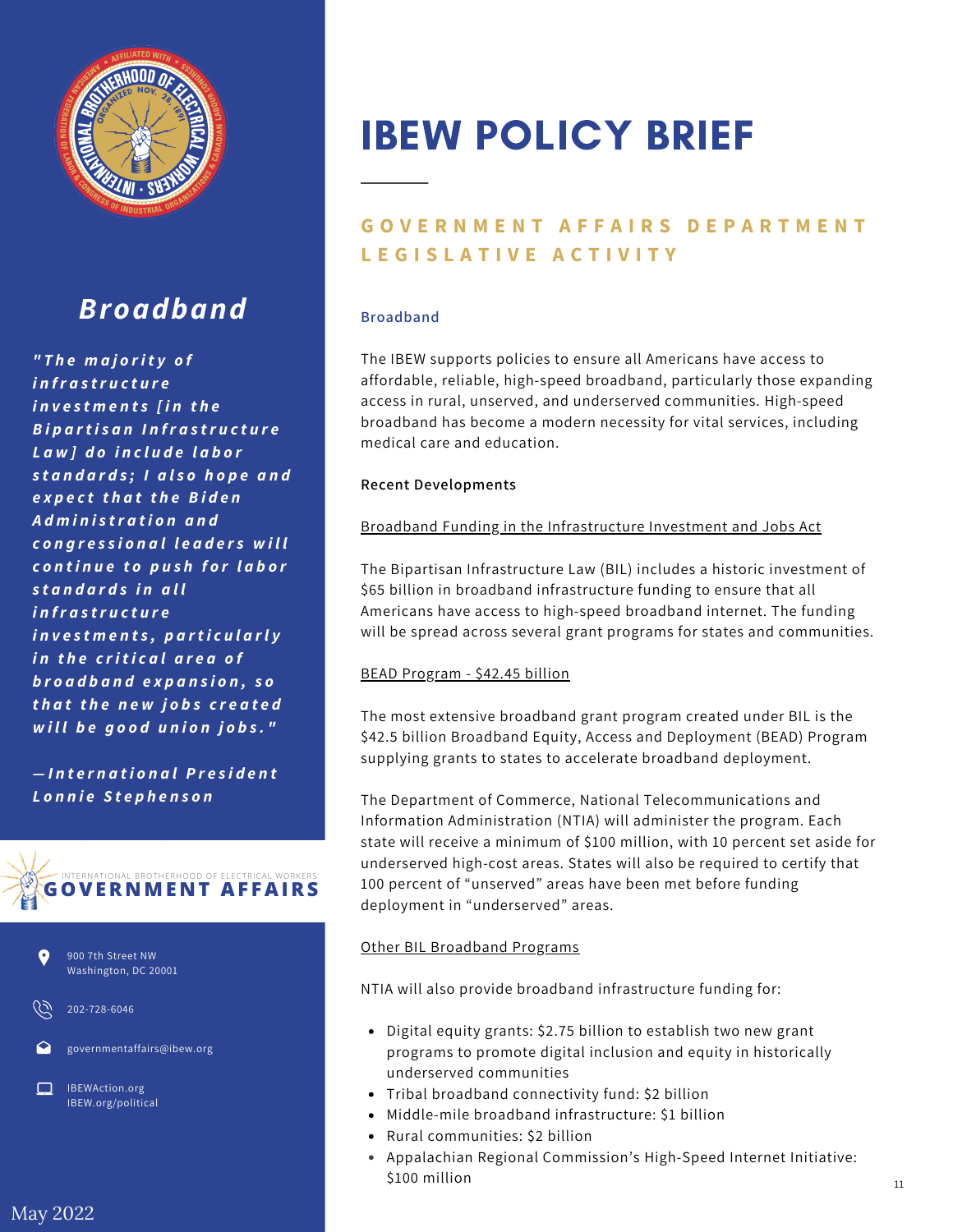#### **Broadband Funding in the American Rescue Plan Act of 2021**

The Coronavirus State and Local Fiscal Recovery Funds program, a part of the American Rescue Plan Act of 2021, provided \$350 billion in emergency funding for water, sewer, and broadband infrastructure investments. The Biden administration included some labor standards on the State and Local Fiscal Recovery Funds, including requiring that companies receiving funds through this program pay their workers at least prevailing wages or provide significant wage and hour information to the federal government.

ARPA also includes \$10 billion Coronavirus Capital Projects Funds, administered by the Department of Treasury, whose officials have stated that they prefer states to use these funds for broadband.

#### **Broadband Funding in the Consolidated Appropriations Act of 2021**

The Consolidated Appropriations Act of 2021 created the Broadband Infrastructure Program, designed to support broadband infrastructure deployment in unserved areas, especially rural areas. Grants from this program have been awarded in Georgia, Kentucky, Louisiana, Maine, Mississippi, Missouri, Nevada, North Carolina, Pennsylvania, Texas, Washington, West Virginia and Guam.

#### **Pending Priorities**

The IBEW supports policies that ensure federal taxpayer dollars encourage unions and collective bargaining.

The IBEW's primary objective is to ensure high-road unionized employers are first in line to receive federal and state grants for building out broadband service. This needs to include federal and state agencies responsible for disbursing broadband funding require a demonstrated record of compliance with labor and employment laws through precertification and mandated reporting of violations as well as attach standards that would ensure workers are paid at least the prevailing wage and exclude low-road contractors and subcontractors from receiving government contracts.

In the case of broadband infrastructure funded by the BIL, the IBEW is advocating for a requirement that states coordinate and consult with state telecommunications agencies to ensure that projects using taxpayer dollars are completed competently. Using a highly-skilled workforce, with agreements in place that ensure health and safety rules and benefits to the community, helps to ensure that projects are delivered on time, on or under budget, and that quality standards are maintained.

The IBEW supports incorporating labor standards and bid preferences for responsible contractors on broadband grant programs, encouraging highly skilled family-supporting job creation.

The BroadbandUSA Federal Funding Guide compiles federal funding opportunities to expand and improve broadband access: https://broadbandusa.ntia.doc.gov/sites/default/files/2021- [07/FY21%20Federal%20Funding%20Guide%20Updated%2007-12-21-compressed.pdf](https://broadbandusa.ntia.doc.gov/sites/default/files/2021-07/FY21%20Federal%20Funding%20Guide%20Updated%2007-12-21-compressed.pdf)